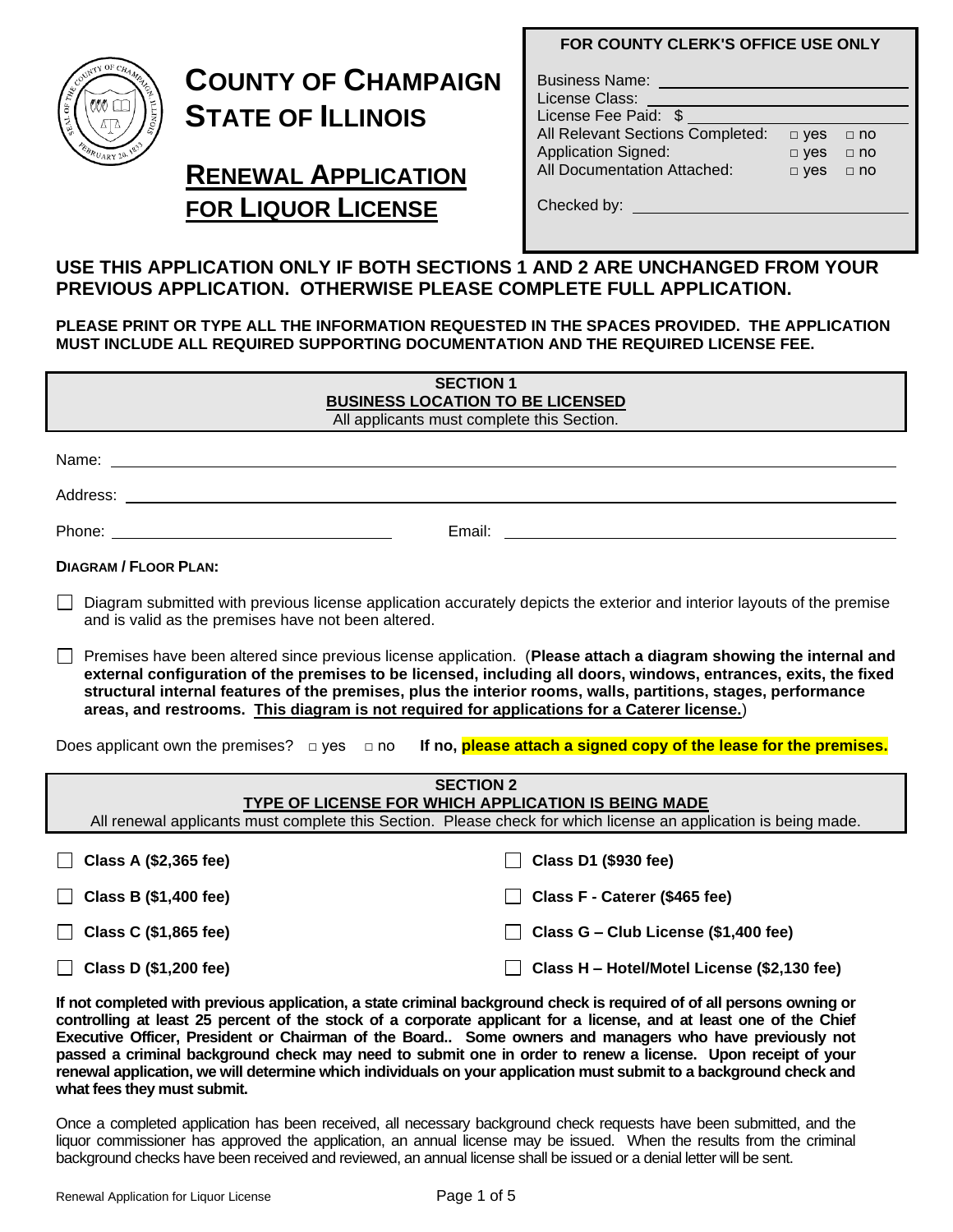| <b>SECTION 2A -</b><br>INFORMATION REQUIRED FOR APPLICATIONS BY INDIVIDUALS<br>Only individual renewal applicants must complete this Section.                                                                                                                                                                                                                                                                                                                           |                       |  |  |
|-------------------------------------------------------------------------------------------------------------------------------------------------------------------------------------------------------------------------------------------------------------------------------------------------------------------------------------------------------------------------------------------------------------------------------------------------------------------------|-----------------------|--|--|
| Full Legal Name: Name: Name and Separate and Separate and Separate and Separate and Separate and Separate and                                                                                                                                                                                                                                                                                                                                                           |                       |  |  |
|                                                                                                                                                                                                                                                                                                                                                                                                                                                                         |                       |  |  |
| Home Address: <u>The Communication</u> Contract of the Communication Communication Communication Communication Communication                                                                                                                                                                                                                                                                                                                                            |                       |  |  |
|                                                                                                                                                                                                                                                                                                                                                                                                                                                                         |                       |  |  |
|                                                                                                                                                                                                                                                                                                                                                                                                                                                                         |                       |  |  |
|                                                                                                                                                                                                                                                                                                                                                                                                                                                                         |                       |  |  |
| Is applicant a resident of Champaign County, Illinois? $\Box$ yes $\Box$ no Is applicant a U.S. citizen?                                                                                                                                                                                                                                                                                                                                                                | □ yes □ no            |  |  |
| Please attach written proof of age (e.g., copy of driver's license, state identification card, birth certificate, passport).                                                                                                                                                                                                                                                                                                                                            |                       |  |  |
| <b>SECTION 2B</b><br><b>INFORMATION REQUIRED FOR APPLICATIONS BY CORPORATIONS</b><br>Only corporate renewal applicants must complete this Section.                                                                                                                                                                                                                                                                                                                      |                       |  |  |
|                                                                                                                                                                                                                                                                                                                                                                                                                                                                         |                       |  |  |
| Business Address: <u>example and the contract of the contract of the contract of the contract of the contract of the contract of the contract of the contract of the contract of the contract of the contract of the contract of</u>                                                                                                                                                                                                                                    |                       |  |  |
|                                                                                                                                                                                                                                                                                                                                                                                                                                                                         |                       |  |  |
|                                                                                                                                                                                                                                                                                                                                                                                                                                                                         |                       |  |  |
|                                                                                                                                                                                                                                                                                                                                                                                                                                                                         |                       |  |  |
| Is corporation in good standing and authorized to conduct business in Illinois? $\Box$ yes $\Box$ no<br>written proof (e.g., Articles of Incorporation, annual report, certificate from Secretary of State).                                                                                                                                                                                                                                                            | If yes, please attach |  |  |
| Name of Registered Agent for Service of Process: Name of Service of Agents and Service of Agents and Service o                                                                                                                                                                                                                                                                                                                                                          |                       |  |  |
| Address of Registered Office for Service of Process: Law and Content of Content of Registered Office for Service of Process: Law and Content of Content of Content of Content of Content of Content of Content of Content of C                                                                                                                                                                                                                                          |                       |  |  |
| For all persons owning at least 25 percent of the stock of the corporation, and at least one of the Chief Executive<br>Officer, President or Chairman of the Board, please provide the following information. If additional space is<br>needed, provide information on a separate sheet(s) in the same format as this application requires.<br>Full Legal Name: <u>Andrea Communications of the Communication</u> Communication and Communications of the Communication |                       |  |  |
|                                                                                                                                                                                                                                                                                                                                                                                                                                                                         |                       |  |  |
| Home Address: <u>The Community of the Community of the Community of the Community of the Community of the Community of the Community of the Community of the Community of the Community of the Community of the Community of the</u>                                                                                                                                                                                                                                    |                       |  |  |
|                                                                                                                                                                                                                                                                                                                                                                                                                                                                         |                       |  |  |
|                                                                                                                                                                                                                                                                                                                                                                                                                                                                         |                       |  |  |
| Driver's License or ID #: \\espited:\\espited:\\espited:\\espited:\\espited:\\espited:\\espited:\\espited:\\espited:\\espited:\\espited:\\espited:\\espited:\\espited:\\espited:\\espited:\\espited:\\espited:\\espited:\\espi                                                                                                                                                                                                                                          |                       |  |  |
| Please attach written proof of age (e.g., copy of driver's license, state identification card, birth certificate, passport).                                                                                                                                                                                                                                                                                                                                            |                       |  |  |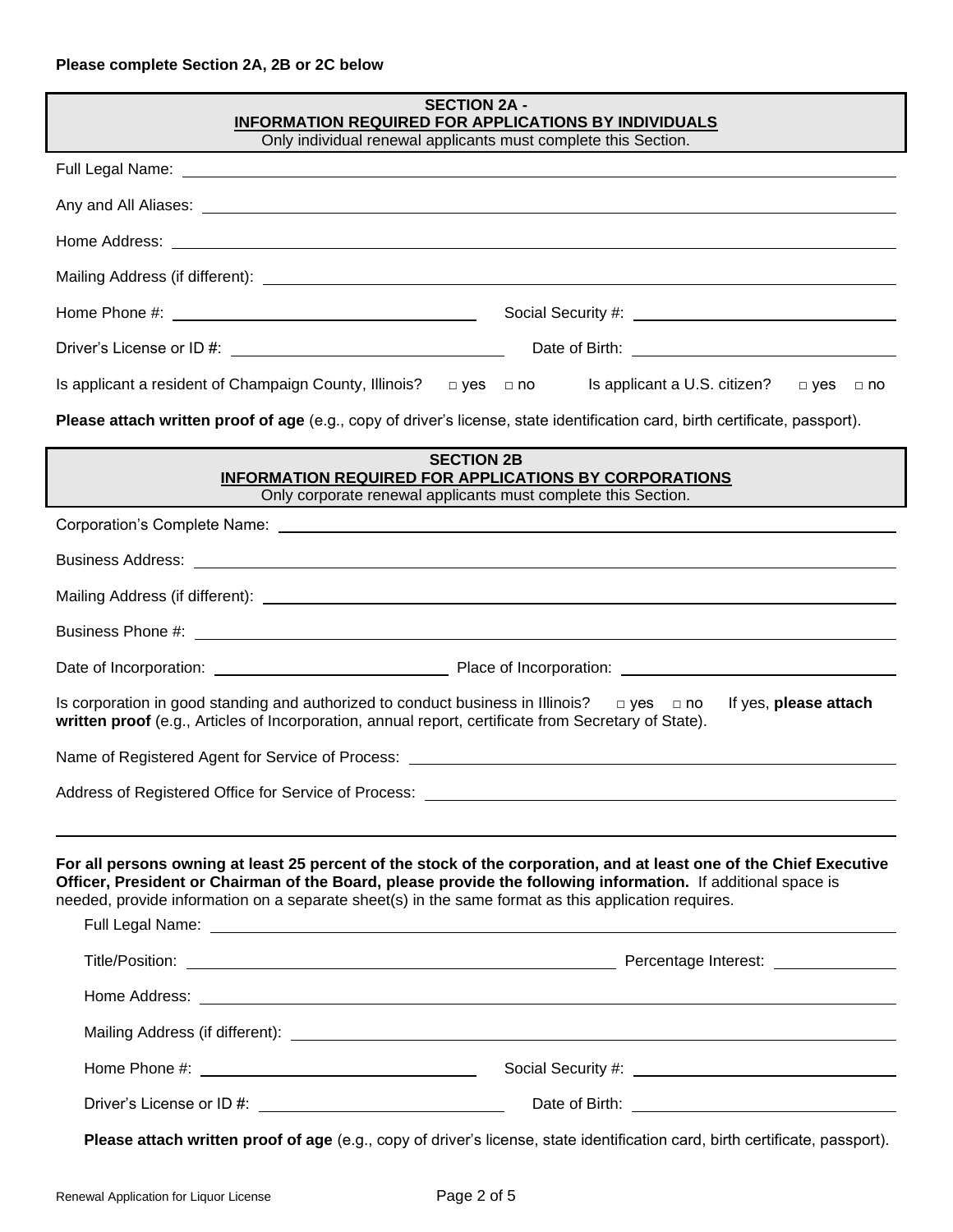#### **SECTION 2C INFORMATION REQUIRED FOR APPLICATIONS BY PARTNERSHIPS (GENERAL OR LIMITED), JOINT VENTURES, OR ANY OTHER TYPE OF ORGANIZATION WHERE TWO OR MORE PERSONS SHARE IN THE PROFITS AND LIABILITIES OF ORGANIZATION**

Only renewal applicants, who are neither an individual nor a corporation, must complete this Section.

| For each partner or any other person entitled to share in the profits of the organization, whether or not any such<br>person is also obligated to share in the liabilities of the organization, please provide the following information. If<br>additional space is needed, provide information on a separate sheet(s) in the same format as this application requires. |  |  |  |
|-------------------------------------------------------------------------------------------------------------------------------------------------------------------------------------------------------------------------------------------------------------------------------------------------------------------------------------------------------------------------|--|--|--|
| Full Legal Name: <u>New York: New York: New York: New York: New York: New York: New York: New York: New York: New York: New York: New York: New York: New York: New York: New York: New York: New York: New York: New York: New </u>                                                                                                                                    |  |  |  |
|                                                                                                                                                                                                                                                                                                                                                                         |  |  |  |
|                                                                                                                                                                                                                                                                                                                                                                         |  |  |  |
|                                                                                                                                                                                                                                                                                                                                                                         |  |  |  |
|                                                                                                                                                                                                                                                                                                                                                                         |  |  |  |
|                                                                                                                                                                                                                                                                                                                                                                         |  |  |  |
|                                                                                                                                                                                                                                                                                                                                                                         |  |  |  |
| Is interest holder a resident of Champaign County, Illinois? □ yes □ no Is interest holder a U.S. citizen? □ yes □ no                                                                                                                                                                                                                                                   |  |  |  |

#### **Please complete Section 3 below**

| <b>SECTION 3</b><br><b>INFORMATION REGARDING INDIVIDUAL(S)</b><br>(OTHER THAN THE PERSONS LISTED UNDER SECTIONS 2A, 2B, AND 2C)<br>WHO WILL BE THE DAY-TO-DAY ONSITE MANAGERS OF THE BUSINESS TO BE LICENSED<br>All applicants must complete this Section.<br>If additional space is needed, provide information on a separate sheet(s) in the same format as this application requires. |                                                                                                                                                                                                                                      |  |  |
|------------------------------------------------------------------------------------------------------------------------------------------------------------------------------------------------------------------------------------------------------------------------------------------------------------------------------------------------------------------------------------------|--------------------------------------------------------------------------------------------------------------------------------------------------------------------------------------------------------------------------------------|--|--|
| Full Legal Name: <u>contract and a series of the series of the series of the series of the series of the series of</u>                                                                                                                                                                                                                                                                   |                                                                                                                                                                                                                                      |  |  |
|                                                                                                                                                                                                                                                                                                                                                                                          |                                                                                                                                                                                                                                      |  |  |
|                                                                                                                                                                                                                                                                                                                                                                                          |                                                                                                                                                                                                                                      |  |  |
|                                                                                                                                                                                                                                                                                                                                                                                          |                                                                                                                                                                                                                                      |  |  |
|                                                                                                                                                                                                                                                                                                                                                                                          |                                                                                                                                                                                                                                      |  |  |
|                                                                                                                                                                                                                                                                                                                                                                                          | Date of Birth: <u>contract the contract of the contract of the contract of the contract of the contract of the contract of the contract of the contract of the contract of the contract of the contract of the contract of the c</u> |  |  |
| Is manager a resident of Champaign County, Illinois? $\Box$ yes $\Box$ no Is manager a U.S. citizen? $\Box$ yes $\Box$ no                                                                                                                                                                                                                                                                |                                                                                                                                                                                                                                      |  |  |
| Please attach written proof of age (e.g., copy of driver's license, state identification card, birth certificate, passport).                                                                                                                                                                                                                                                             |                                                                                                                                                                                                                                      |  |  |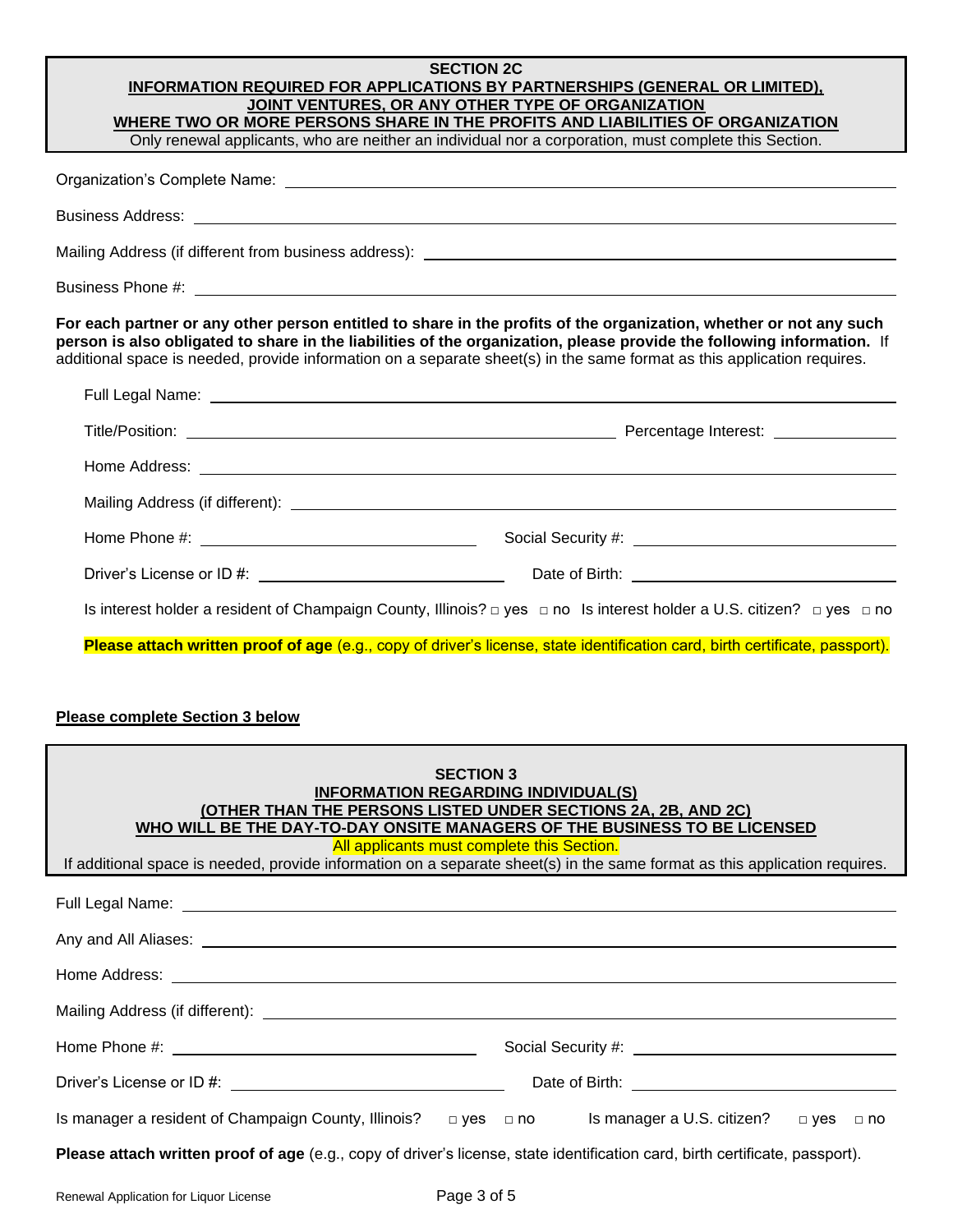#### **SECTION 4 ELIGIBILITY QUESTIONS**

| All applicants must complete this Section. These questions apply to all persons listed under Sections 2A, 2B, 2C, and 3. |
|--------------------------------------------------------------------------------------------------------------------------|
| If any question is checked "yes", a detailed explanation is required and must be attached to this application.           |

| Is any person listed under Sections 2A, 2B, 2C and 3 a public official or law enforcement official in<br>Champaign County, Illinois?                                                                                                                                                                                                                                                         | $\Box$ yes    | $\Box$ no    |
|----------------------------------------------------------------------------------------------------------------------------------------------------------------------------------------------------------------------------------------------------------------------------------------------------------------------------------------------------------------------------------------------|---------------|--------------|
| Has any person listed under Sections 2A, 2B, 2C and 3 ever been convicted of a felony under any federal<br>or state law?                                                                                                                                                                                                                                                                     | $\Box$ yes    | $\Box$ no    |
| Has any person listed under Sections 2A, 2B, 2C and 3 ever been convicted of being the keeper or is<br>keeping a house of ill fame?                                                                                                                                                                                                                                                          | $\square$ yes | $\Box$ no    |
| Has any person listed under Sections 2A, 2B, 2C and 3 ever been convicted of pandering or other crime<br>or misdemeanor opposed to decency and morality?                                                                                                                                                                                                                                     | $\Box$ yes    | $\Box$ no    |
| Has any person listed under Sections 2A, 2B, 2C and 3 ever been convicted of a violation of any Federal<br>or State law concerning the manufacture, possession or sale of alcoholic liquor, or has forfeited his bond<br>to appear in court to answer charges for any such violation?                                                                                                        | $\square$ yes | $\Box$ no    |
| Has any person listed under Sections 2A, 2B, 2C and 3 ever been convicted of violating any County<br>ordinance?                                                                                                                                                                                                                                                                              | $\Box$ yes    | $\Box$ no    |
| Has any person listed under Sections 2A, 2B, 2C and 3 ever been convicted of a gambling offense as<br>proscribed by any of subsections (a)(3) through (a)(11) of Section 28-1 of or as proscribed by Section 28-<br>1.1 or 28-3 of the Criminal Code of 1961 (720 ILCS 5/28-1, 5/28-1.1, or 5/28-3), or as proscribed by a<br>statute replaced by any of the aforesaid statutory provisions? | $\square$ yes | $\Box$ no    |
| Has any person listed under Sections 2A, 2B, 2C and 3 ever been issued a federal wagering stamp by<br>the federal government?                                                                                                                                                                                                                                                                | $\square$ yes | $\Box$ no    |
| Has any person listed under Sections 2A, 2B, 2C and 3 ever failed to make a tax return in violation of any<br>tax act administered by the Department of Revenue?                                                                                                                                                                                                                             | $\Box$ yes    | $\Box$ no    |
| Has any person listed under Sections 2A, 2B, 2C and 3 ever filed a fraudulent return in violation of any<br>tax act administered by the Department of Revenue?                                                                                                                                                                                                                               | $\Box$ yes    | $\Box$ no    |
| Has any person listed under Sections 2A, 2B, 2C and 3 ever failed to pay all or part of any tax or penalty<br>finally determined to be due in violation of any tax act administered by the Department of Revenue?                                                                                                                                                                            | $\Box$ yes    | $\Box$ no    |
| Has any person listed under Sections 2A, 2B, 2C and 3 ever failed to keep books and records in violation<br>of any tax act administered by the Department of Revenue?                                                                                                                                                                                                                        | $\Box$ yes    | $\Box$ no    |
| Has any person listed under Sections 2A, 2B, 2C and 3 ever failed to secure and display a certificate or<br>sub-certificates of registration, if required, in violation of any tax act administered by the Department of<br>Revenue?                                                                                                                                                         | $\Box$ yes    | $\Box$ no    |
| Has any person listed under Sections 2A, 2B, 2C and 3 ever willfully violated any rule or regulation of the<br>Department of Revenue relating to the administration and enforcement of tax liability?                                                                                                                                                                                        | $\Box$ yes    | $\square$ no |